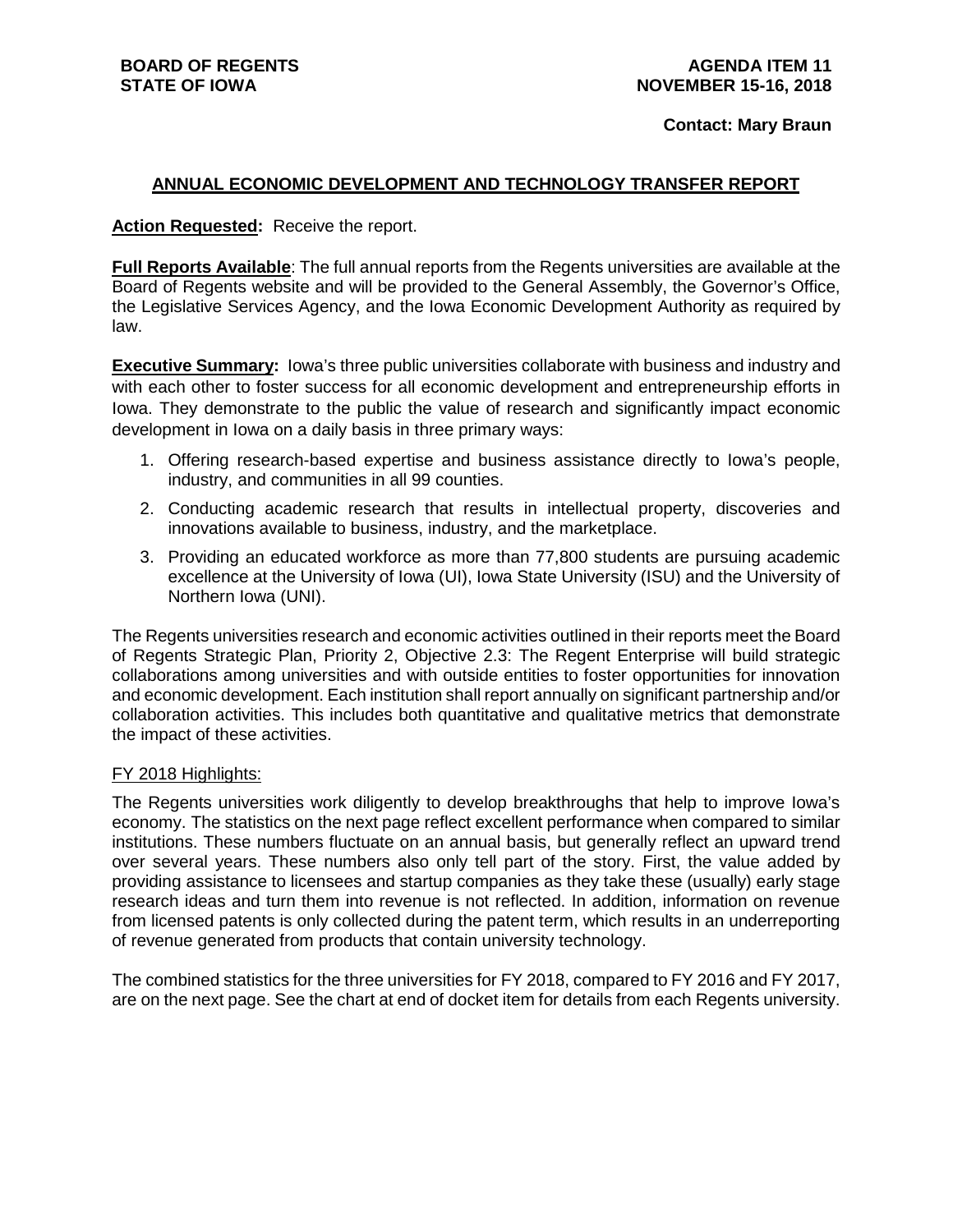|                                                                | <b>FY</b> | <b>FY</b> | <b>FY</b> |
|----------------------------------------------------------------|-----------|-----------|-----------|
| <b>Companies</b>                                               | 2016      | 2017      | 2018      |
| Total startup companies formed through licensing activities    | 28        | 29        |           |
| Startup companies formed, in lowa through licensing activities | 21        | 21        | 5         |
| Startup companies formed through UNI Incubator                 | 142       | 134       | 96        |
| Companies in research parks and incubators                     | 162       | 185       | 179       |
| New companies in research parks and incubators                 | 35        | 66        | 60        |
| Employees in companies in research parks and incubators        | 3,460     | 3,493     | 3,673     |

| <b>Licenses, Intellectual Property and Patents</b>                                       | <b>FY</b><br>2016 | <b>FY</b><br>2017 | FΥ<br>2018 |
|------------------------------------------------------------------------------------------|-------------------|-------------------|------------|
| Patent applications filed                                                                | 348               | 203               | 245        |
| Patents awarded                                                                          | 84                | 59                | 117        |
| Disclosures of intellectual property                                                     | 304               | 234               | 299        |
| Total license and option agreements executed on institutional<br>intellectual property   | 125               | 145               | 104        |
| License and option agreements executed on institutional<br>intellectual property in lowa | 66                | 59                | 32         |
| License and option agreements yielding income                                            | 290               | 330               | 322        |

| <b>Income and Funding</b>             | FY 2016     | FY 2017     | <b>FY 2018</b> |  |
|---------------------------------------|-------------|-------------|----------------|--|
| Royalties and license fee income      | \$4.94 M    | \$5 M       | \$6.24 M       |  |
| Total sponsored funding               | \$1,016.8 M | \$1,099.1 M | \$1,102.7 M    |  |
| Sponsored funding from federal grants | \$490.2 M   | \$465.6 M   | \$518.2 M      |  |
| Total Corporate-sponsored funding     | \$129.7 M   | \$145.7 M   | \$143.7 M      |  |
| Corporate-sponsored funding in lowa   | \$21.2 M    | \$25.7 M    | \$23.1 M       |  |

State Appropriations. In FY 2018, the Iowa General Assembly appropriated \$8.7 million in total funding for economic development, technology transfer, and commercialization of research to the three Regents universities. The money comes from the \$66 million Skilled Worker and Job Creation Fund, which the General Assembly created for FY 2014 to centralize funding for job creation, job training, and job learning opportunities. The money allocated to the Board of Regents, which hasn't changed since creation of the fund, is divided as follows:

\$3 million to the Regents Innovation Fund, which is used in the areas related to technology commercialization, marketing, entrepreneurship, business growth, and infrastructure projects and programs needed to assist in implantation of activities under Iowa Code chapter 262B (Commercialization of Research). The Regents universities invest the funds received from the legislature in opportunities that yield successful startups, innovative business assistance, and critical research leading to commercialization. The universities are required to match the funding on a one-to-one basis from non-state resources. Research grants, private investors or companies interested in a project, and other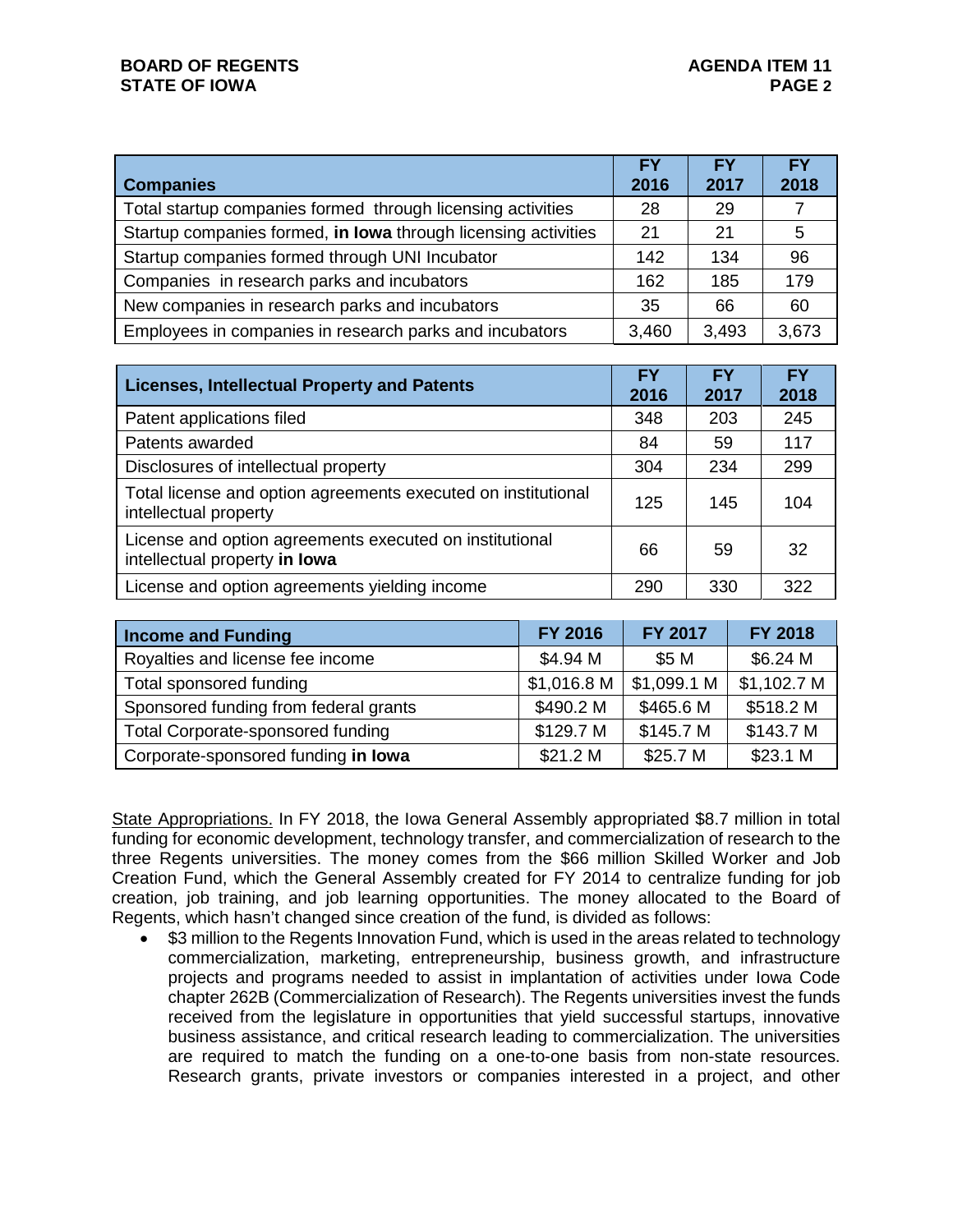university funds are often used as match dollars. The legislation divides the funding: 35% to UI, 35% to ISU, and 30% to UNI.

- \$2.4 million to ISU for small business development centers, the ISU Research Park and the Center for Industrial Research and Service. At least \$735,728 must be allocated for purposes of funding small business development centers. ISU is to direct expenditures for research toward projects that will provide economic stimulus for Iowa and emphasize providing services to Iowa-based companies. The industrial incentive program must focus on Iowa industrial sectors and seek contributions and in-kind donations from businesses, industrial foundations, and trade associations, and that moneys for the Center for Industrial Research and Service industrial incentive program can only be allocated for projects which are matched by private sector moneys for directed contract research or for nondirected research. The match required of small businesses for directed contract research or for nondirected research shall be \$1 for each \$3 of state funds. The match required for other businesses for directed contract research or for nondirected research shall be \$1 for each \$1 of state funds. The match required of industrial foundations or trade associations shall be \$1 for each \$1 of state funds.
- \$2 million to UI for the purpose of implementing the entrepreneurship and economic growth initiative. The appropriation is used to expand public/private partnerships and programing through the Pappajohn Entrepreneurial Center.
- \$209,000 to UI for the UI Research Park, Technology Innovation Center, and UI Pharmaceuticals (formerly Advanced Drug Development program). UI must direct expenditures for research toward projects that will provide economic stimulus for Iowa and emphasize providing services to Iowa-based companies.
- \$1.07 million to UNI for the Metal Casting Center, the MyEntreNet internet application, and the Institute for Decision Making. UNI must allocate at least \$617,638 for purposes of support of entrepreneurs through the university's Center for Business Growth and Innovation and Advance Iowa program. UNI must direct expenditures for research toward projects that will provide economic stimulus for Iowa and emphasize providing services to Iowa-based companies.

# **FY 2018 Economic Development and Technology Transfer Highlights**

**University of Iowa:** After the departure of the Vice President for Research and Economic Development in October 2017, UI decided to focus the office's mission on finding fresh and innovative ways to support research and scholarship in a rapidly shifting academic landscape. Efforts in economic development will be led by a new Chief Entrepreneurial Officer reporting to the Vice President for External Relations with a dotted-line report to the President. Of the eight UI organizations that contribute to economic development efforts, five will be re-located from the Vice President of Research to the Chief Entrepreneurial Officer. The university's new Innovation Center, including the Chief Entrepreneurial Officer and the organizations reporting to the officer, will be in an ideal position to contribute to the Innovation Center's efforts to foster innovation and entrepreneurship across campus.

The University of Iowa, for the second year in a row, has been cited as one of the 100 most innovative universities in the world by Reuters. This recognition is indicative of the impact the university can have upon the economy of Iowa and is why economic development is a component of the university's strategic plan. As the university looks to implement its strategic plan through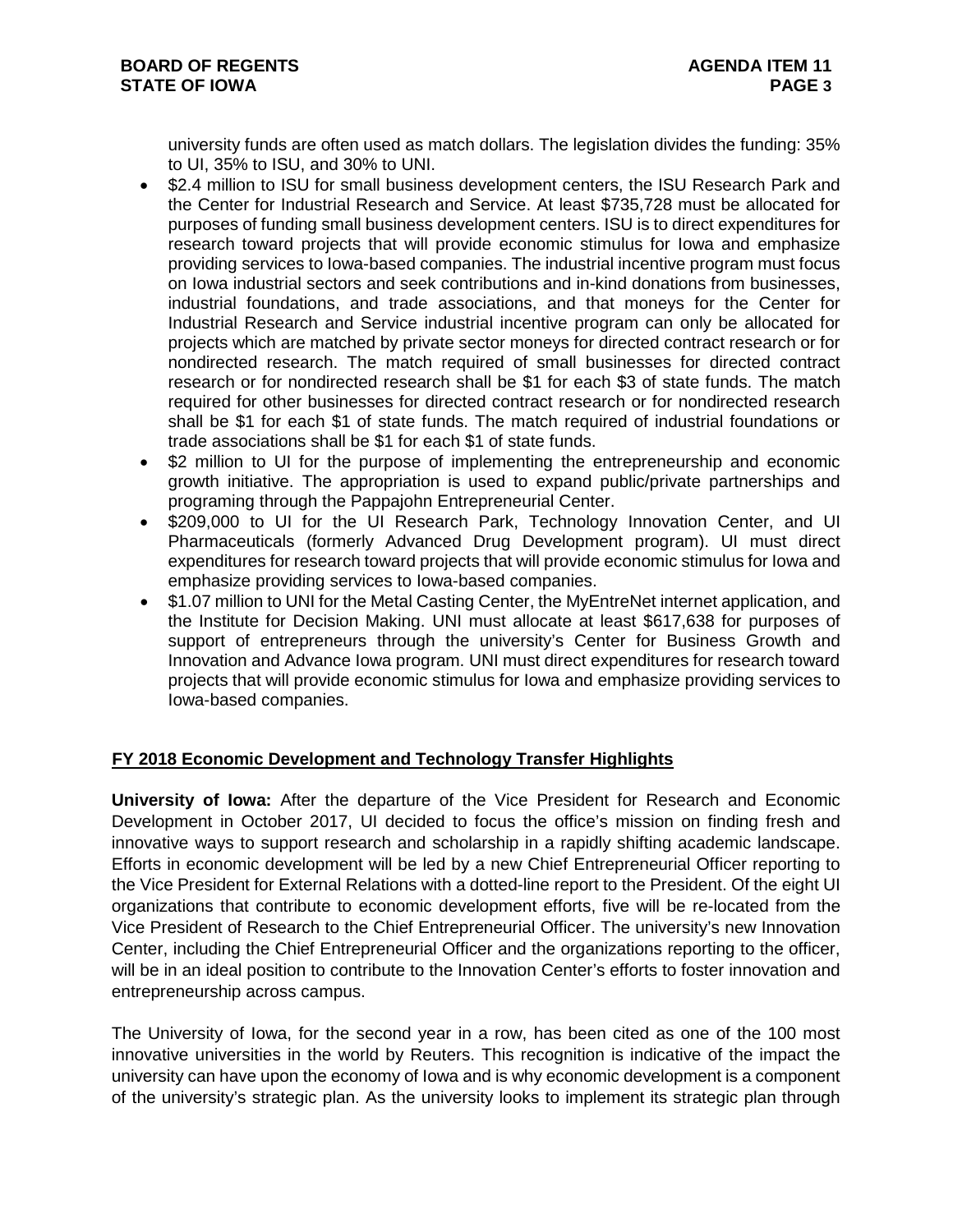## **BOARD OF REGENTS STATE OF IOWA**

specific strategies, it is important to note that the university is focused on supporting the translation of intellectual work into applications to enhance economic development. This strategy will be implemented through:

- Exploring increased opportunities for entrepreneurial education, new venture creation, technology transfer, and innovation; and
- Connecting faculty, staff, and students to organizations to solve social, technical, and business problems

Their annual report provides a description and the activities of eight of the UI's key initiatives in the economic development space:

- 1. Protostudios, a state-of-the-art, rapid-prototyping facility that works with UI researchers, researchers from other Iowa universities, and community members to develop fully functional prototypes of product ideas, allowing innovators to test, redesign, and determine manufacturing paths and demonstrate usability to investors.
- 2. UI Research Park, home to a world-class business incubator program that has nurtured over 100 UI start-ups and other new ventures since its founding. Incubator tenant companies can draw on both the research and business resources of the university, including access to UI libraries, hazardous waste management services, support for SBIR/STTR grants (Small Business Innovation Research/Small Business Technology Transfer federal grants), educational seminars, networking opportunities, and shipping/package handling.
- 3. Translational Research Incubator, serves as the wet-lab counterpart to Protostudio's drylab program. The TRI space is a complement to the UI Research Park as it can house up to four early-stage research-based biomedical or life science companies focused on commercializing technology developed at the university.
- 4. UI Research Foundation, assists UI faculty researchers in the transfer of technology from the laboratory to the marketplace. The office manages a wide variety of intellectual properties arising from research programs throughout the university, and it is the resource for faculty and staff researchers in the areas of patent prosecution, innovation marketing, and licensing.
- 5. UI Ventures, assists university faculty and staff in creating new companies based upon their research. It facilitates connections between the faculty and outside mentors, services and investors and serves as a liaison between the company and university services. In addition, UI Ventures manages the TRI incubator and operates the MADE program to encourage faculty and staff innovation and entrepreneurship throughout campus.
- 6. MADE, is a manufacturing and e-commerce initiative launched in FY18. Iowa MADE is a first of its kind program, in the nation, whose mission is to encourage and facilitate the UI community to bring innovative, need-based products to market with the goal of enhancing economic development at the university as an extension of research and scholarship.
- 7. John Pappajohn Entrepreneurial Center, offers nationally recognized comprehensive entrepreneurial education programs to all Iowans. Iowa JPEC and its university partners play an important role in the development of Iowa-based technology and high-growth startup companies. Whether providing one-on-one consulting services and group training, working with start-up companies on technology transition, directing UI students on advanced field study projects, or providing training and seminars to business executives, Iowa JPEC seeks to support the next generation of entrepreneurs and business leaders.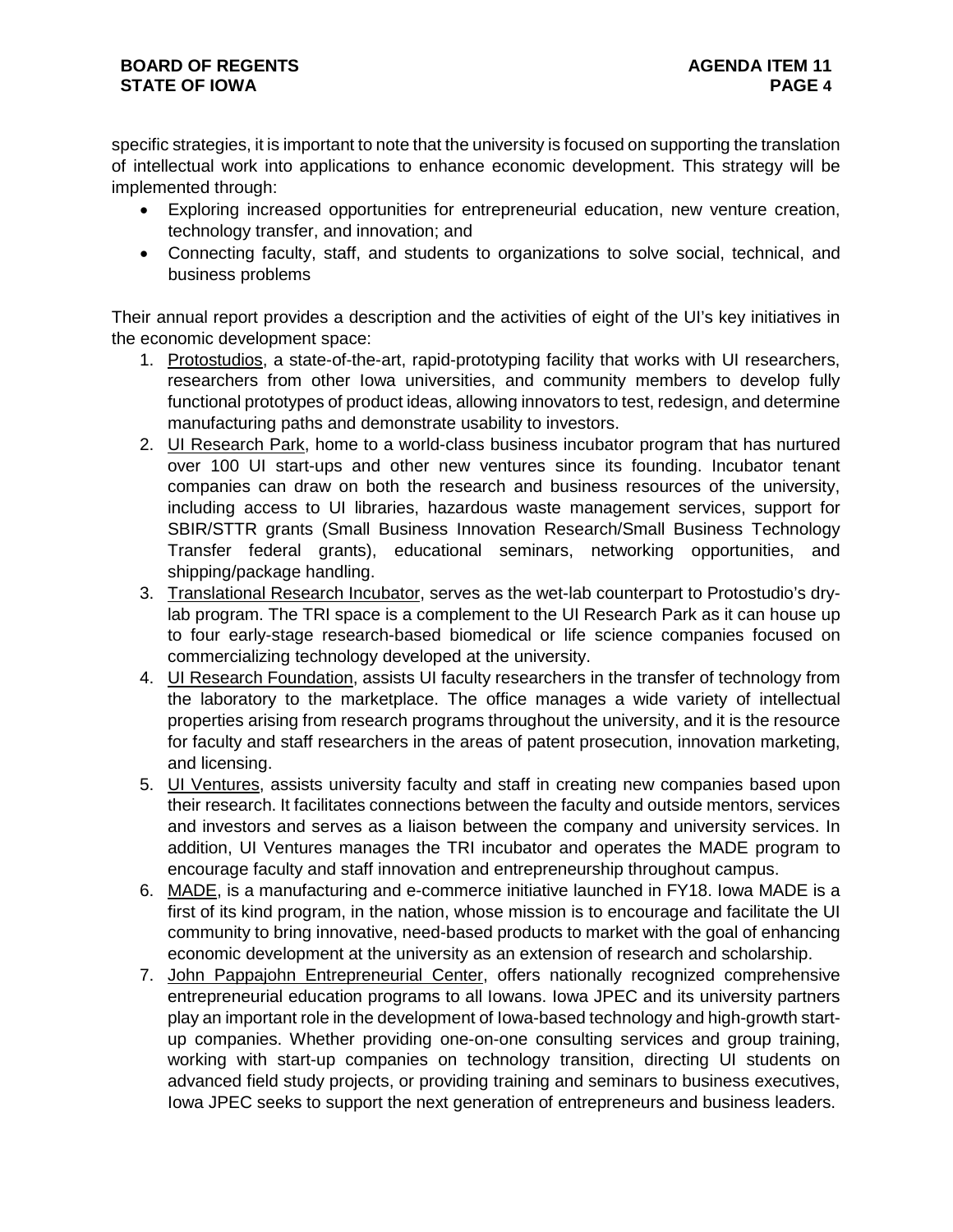8. In FY18, the UI Center for Advancement (UICFA) expanded its involvement in the university's economic development efforts. The mission of the center is to advance the UI through engagement and philanthropy, and its Corporate and Foundation Relations group promotes economic development through connecting corporate partners with the UI's strengths. In addition, the UICFA is a key player in tapping UI's extensive alumni base to support entrepreneurship and technology commercialization through monetary resources and, equally important, advice and expertise.

**Iowa State University:** ISU promotes economic growth in Iowa by providing business and technical assistance to existing companies, supporting the creation of new companies, helping attract new companies and entrepreneurs to Iowa, creating intellectual property and moving research ideas to the market, and contributing to workforce and entrepreneurial development.

Iowa State pioneered the first statewide Extension Service in 1906. The extension experiment – universities actively transferring their research and expertise to every corner of every state – was immensely successful across America and remains so today. Each year, more than a million Iowans directly benefit from ISU Extension and Outreach programs. ISU Extension and Outreach, in collaboration with ISU colleges, impacts economic development in the state through all of its programs – Community and Economic Development, as well as Agriculture and Natural Resources, Human Sciences, and 4-H Youth Development.

The Office of Economic Development and Industry Relations (EDIR) consists of the following key university economic development units that provide integrated and comprehensive business, technical, entrepreneurial support, and educational services to Iowa State's clients and partners:

- 1. The Center for Industrial Research and Service works with business and industry to enhance their performance through service offerings in five general areas: technology, growth, productivity, enterprise leadership, and workforce.
- 2. The Small Business Development Center, administered by Iowa State, consists of 15 regional centers serving all 99 counties in Iowa. SBDC assists individuals interested in starting new companies and provides business services and counsel to existing companies across Iowa to solve management problems, to improve operations, to seek financing, and to pursue new opportunities. Iowa State also operates two regional centers.
- 3. Pappajohn Center for Entrepreneurship serves entrepreneurs, provides entrepreneurial opportunities for students including a student accelerator, hosts statewide and local business plan and pitch competitions, and participates in university-wide academic programs in entrepreneurship, including an interdisciplinary minor in entrepreneurial studies, graduate courses, a major in entrepreneurship for business students, and a PhD program in entrepreneurship.
- 4. ISU Research Foundation and Office of Intellectual Property and Technology Transfer protects, manages, markets, and licenses the intellectual property of ISU researchers and implements agreements related to research collaborations with industry.
- 5. ISU Research Park provides a resource-rich environment including close proximity and easy access to Iowa State University for its tenant companies, which include start-ups and established companies that range from growing entrepreneurial ventures to global corporations. The Research Park offers high quality labs and office space, as well as numerous services and amenities that support the efforts of science- and technologybased organizations.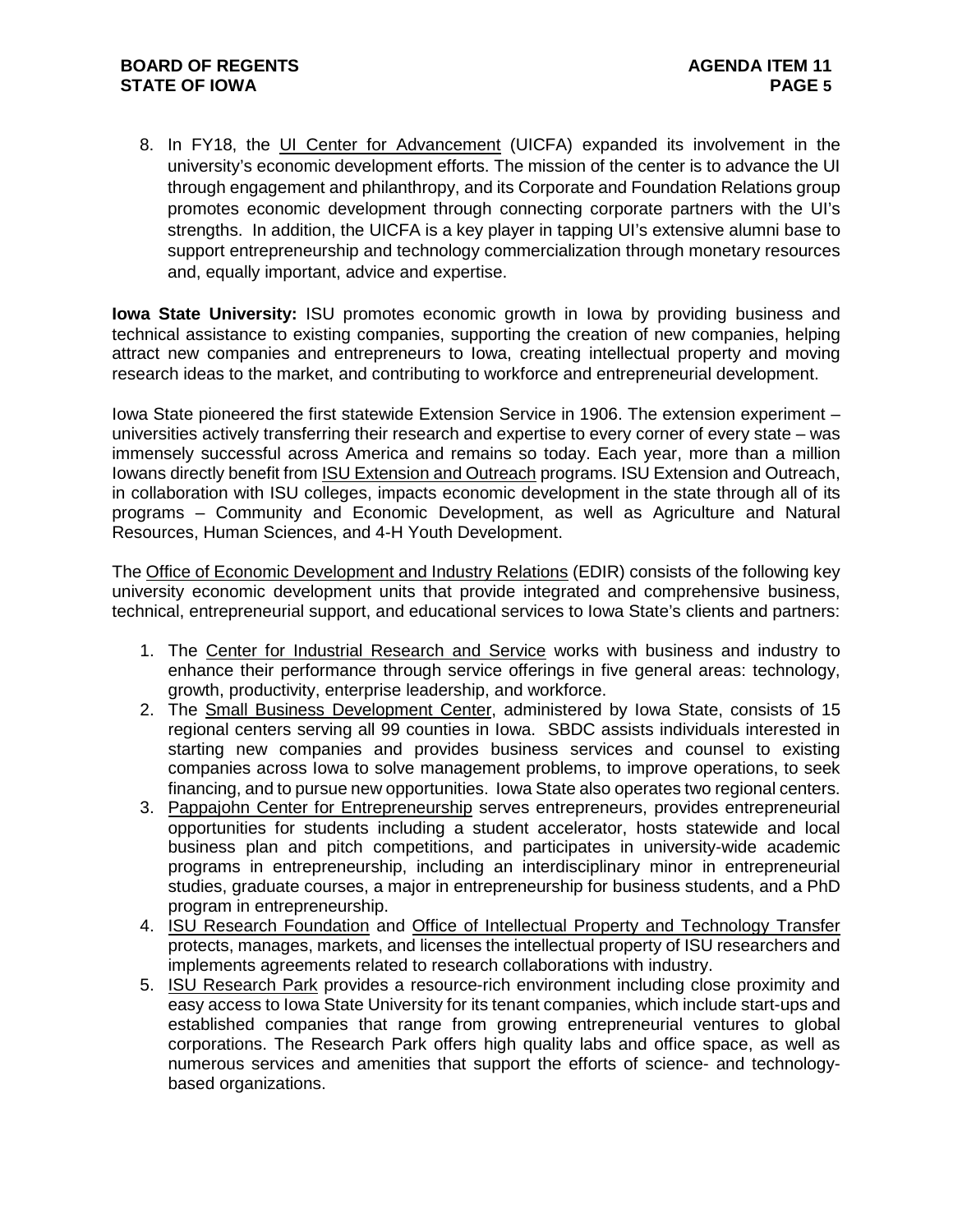EDIR also serves as the gateway or portal to the university's expertise, capabilities, resources, and facilities that support and enhance economic development throughout the state. Thus, EDIR works very closely with other university units that contribute to the university's economic development efforts and impact, including the Office of the Vice President for Extension and Outreach, the Office of the Vice President for Research, and the academic colleges.

Their annual report provides a description and activities for these programs and centers.

**University of Northern Iowa:** The University of Northern Iowa (UNI) provided economic development assistance throughout all of Iowa's 99 counties for the 19<sup>th</sup> consecutive year. UNI's economic development outreach programs are housed in the Business and Community Services (BCS) division and work toward supporting the UNI strategic goal of contributing to the economic vitality of the state. Since 2000, BCS has engaged the entire university community in its outreach efforts, including faculty, staff, students, and alumni – all of whom play a critical role in *Building a Better Iowa*.

Specific areas of service offered by UNI BCS include: entrepreneurship, community and economic development, market research, environmental research, sustainability, advanced manufacturing, metal casting, and additive manufacturing.

## FY 2018 Overall

- Provided service in all 99 counties to nearly 3,370 unique business, community, and local government clients including an additional 49,000 unique visitors to MyEntre.Net/ **IASourceLink**
- Reached more than 406,000 lowans through BCS programs and projects
- Engaged 216 faculty members and 356 students in the delivery of BCS services and another 3,240 students were reached by BCS programs
- Leveraged each \$1 invested by the state with \$5 in private grants, fees, or federal funding

Their annual report provides a description and the activities of the 12 programs located within Business and Community Services (https://bcs.uni.edu/):

- 1. Advance Iowa
- 2. Center for Business Growth & Innovation
- 3. Center for Energy and Environmental Education
- 4. Geoinformatics Training, Research, Education and Extension Center (GeoTREE)
- 5. Institute for Decision Making
- 6. Iowa Waste Reduction Center
- 7. John Pappajohn Entrepreneurial Center
- 8. Metal Castings Center and Center for Additive Manufacturing
- 9. Recycling and Reuse Technology Transfer Center
- 10. Small Business Development Center
- 11. Strategic Marketing Services
- 12. Tallgrass Prairie Center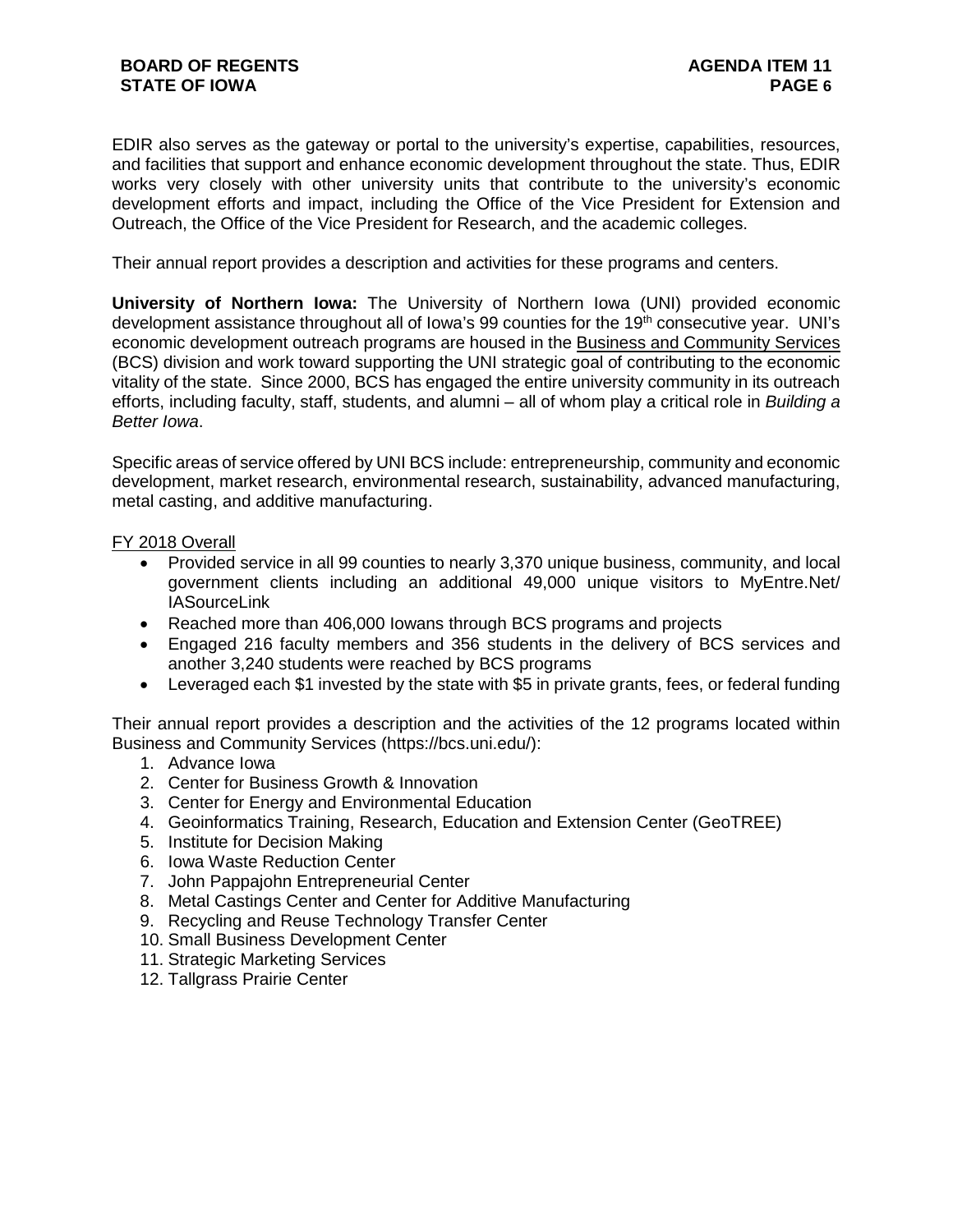|                   |                                                                                                        |                          |                                       | FY 2016          |                                | FY 2017          |                           |                          |                                | FY 2018                  |                           |                  |                                |
|-------------------|--------------------------------------------------------------------------------------------------------|--------------------------|---------------------------------------|------------------|--------------------------------|------------------|---------------------------|--------------------------|--------------------------------|--------------------------|---------------------------|------------------|--------------------------------|
| <b>Indicators</b> |                                                                                                        | <b>ISU</b>               | <b>SUI</b>                            | <b>UNI</b>       | <b>Regents</b><br><b>Total</b> | <b>ISU</b>       | <b>SUI</b>                | <b>UNI</b>               | <b>Regents</b><br><b>Total</b> | <b>ISU</b>               | <b>SUI</b>                | <b>UNI</b>       | <b>Regents</b><br><b>Total</b> |
| $\mathbf{1}$ .    | Number of disclosures of intellectual<br>property                                                      | 143                      | 151                                   | 10               | 304                            | 130              | 93                        | 11                       | 234                            | 145                      | 143                       | 11               | 299                            |
| 2.                | Number of patent applications filed                                                                    | 49                       | 297                                   | 3                | 348                            | 50               | 148                       | 5                        | 203                            | 89                       | 153                       | 3                | $\overline{245}$               |
| 3.                | Number of patents awarded                                                                              | 15                       | 67                                    | $\overline{2}$   | 84                             | 15               | 42                        | $\overline{2}$           | 59                             | 42                       | 74                        | $\mathbf{1}$     | 117                            |
| 4.                | Number of license and option<br>agreements executed on institutional<br>intellectual property in total | 84                       | 40                                    | $\overline{2}$   | 125                            | 85               | 58                        | $\overline{2}$           | 145                            | 51                       | 51                        | $\overline{2}$   | 104                            |
| 5.                | Number of license and option<br>agreements executed on institutional<br>intellectual property in lowa  | 45                       | 19                                    | $\overline{2}$   | 66                             | 39               | 18                        | $\overline{2}$           | 59                             | 21                       | 9                         | $\overline{2}$   | 32                             |
| 6.                | Number of license and option<br>agreements yielding income                                             | 153                      | 128                                   | 9                | 290                            | 199              | $\overline{122}$          | 9                        | 330                            | 185                      | 127                       | 10               | 322                            |
| 7.                | Revenue to lowa companies as a<br>result of licensed technology                                        | \$5.2<br>million         | \$1.26<br>million                     | \$3.1<br>million | \$9.56<br>million              | \$9.9<br>million | \$0.5<br>million          | \$3.7<br>million         | \$14.1<br>million              | \$36.9<br>million        | $\sqrt{$1.24}$<br>million | \$3.6<br>million | \$41.74<br>million             |
| 8.                | Number of startup companies<br>formed, in total (through licensing<br>activities)                      | 6                        | 22                                    |                  | 28                             | 9                | 20                        | $\overline{a}$           | 29                             | $\overline{2}$           | $\overline{4}$            | 1                | $\overline{7}$                 |
| 9.                | Number of startup companies<br>formed, in lowa (through licensing<br>activities)                       | 5                        | 16                                    | $\overline{a}$   | 21                             | 8                | 13                        | $\overline{\phantom{a}}$ | 21                             | $\overline{2}$           | $\overline{2}$            | 1                | 5                              |
| 10.               | Number of startup companies formed<br>through UNI Incubator                                            | $\overline{\phantom{a}}$ | $- -$                                 | 142              | 142                            | $- -$            | $-$                       | 134                      | 134                            | $\overline{\phantom{a}}$ | $-$                       | 96               | 96                             |
|                   | 11. Number of companies in research<br>parks and incubators                                            | 74                       | 59                                    | 29               | 162                            | 115              | 46                        | $\overline{24}$          | 185                            | 118                      | 41                        | 20               | 179                            |
|                   | 12. Number of new companies in<br>research parks and incubators                                        | 17                       | 4                                     | 14               | 35                             | 43               | $\overline{7}$            | 16                       | 66                             | 40                       | 6                         | 14               | 60                             |
|                   | 13. Number of employees in companies<br>in research parks and incubators                               | 1,709                    | 1,635                                 | 116              | 3,460                          | 1,702            | 1,704                     | 87                       | 3,493                          | 2,178                    | 1,429                     | 66               | 3,673                          |
|                   | 14. Royalties and license fee income                                                                   | \$3.3                    | $\overline{$}1.62$<br>million million | \$21,722         | \$4.94<br>million              | \$3.3<br>million | $\sqrt{$1.67}$<br>million | $\overline{$}35,050$     | $\overline{$}5.0$<br>million   | $\sqrt{$4.3}$<br>million | \$1.72<br>million         | \$21,500         | \$6.24<br>million              |